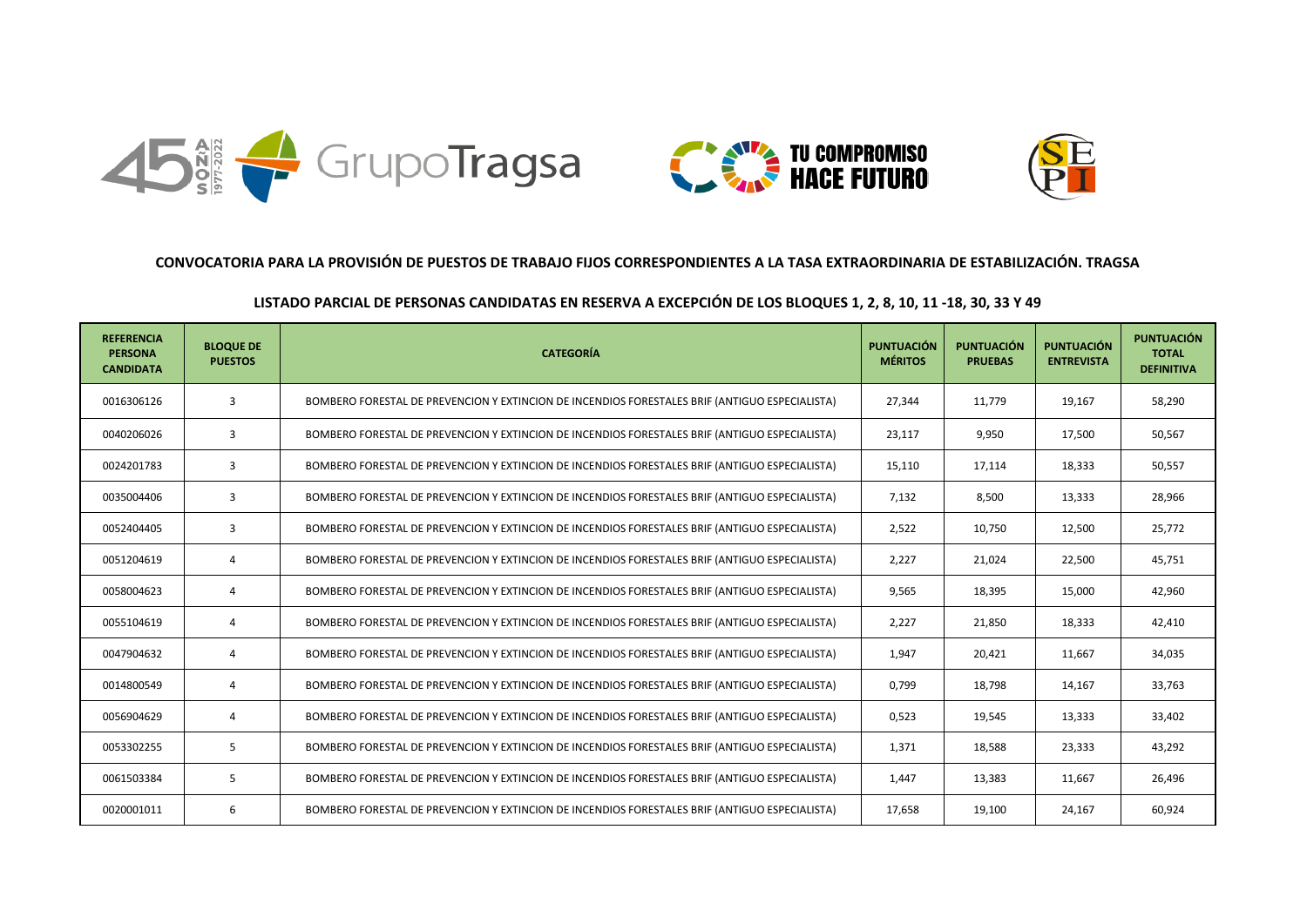| <b>REFERENCIA</b><br><b>PERSONA</b><br><b>CANDIDATA</b> | <b>BLOQUE DE</b><br><b>PUESTOS</b> | <b>CATEGORÍA</b>                                                                               | <b>PUNTUACIÓN</b><br><b>MÉRITOS</b> | <b>PUNTUACIÓN</b><br><b>PRUEBAS</b> | <b>PUNTUACIÓN</b><br><b>ENTREVISTA</b> | <b>PUNTUACIÓN</b><br><b>TOTAL</b><br><b>DEFINITIVA</b> |
|---------------------------------------------------------|------------------------------------|------------------------------------------------------------------------------------------------|-------------------------------------|-------------------------------------|----------------------------------------|--------------------------------------------------------|
| 0038000205                                              | 6                                  | BOMBERO FORESTAL DE PREVENCION Y EXTINCION DE INCENDIOS FORESTALES BRIF (ANTIGUO ESPECIALISTA) | 10,320                              | 20,398                              | 24,167                                 | 54,884                                                 |
| 0030304632                                              | 6                                  | BOMBERO FORESTAL DE PREVENCION Y EXTINCION DE INCENDIOS FORESTALES BRIF (ANTIGUO ESPECIALISTA) | 13,581                              | 18,721                              | 22,500                                 | 54,802                                                 |
| 0036601557                                              | 6                                  | BOMBERO FORESTAL DE PREVENCION Y EXTINCION DE INCENDIOS FORESTALES BRIF (ANTIGUO ESPECIALISTA) | 12,023                              | 18,690                              | 22,500                                 | 53,213                                                 |
| 0010401522                                              | 6                                  | BOMBERO FORESTAL DE PREVENCION Y EXTINCION DE INCENDIOS FORESTALES BRIF (ANTIGUO ESPECIALISTA) | 3,826                               | 20,900                              | 23,333                                 | 48,059                                                 |
| 0020601446                                              | 6                                  | BOMBERO FORESTAL DE PREVENCION Y EXTINCION DE INCENDIOS FORESTALES BRIF (ANTIGUO ESPECIALISTA) | 9,650                               | 19,821                              | 14,167                                 | 43,638                                                 |
| 0036801455                                              | 6                                  | BOMBERO FORESTAL DE PREVENCION Y EXTINCION DE INCENDIOS FORESTALES BRIF (ANTIGUO ESPECIALISTA) | 4,521                               | 18,069                              | 20,833                                 | 43,423                                                 |
| 0022701523                                              | 6                                  | BOMBERO FORESTAL DE PREVENCION Y EXTINCION DE INCENDIOS FORESTALES BRIF (ANTIGUO ESPECIALISTA) | 2,335                               | 14,862                              | 11,667                                 | 28,864                                                 |
| 0035204630                                              | $\overline{7}$                     | BOMBERO FORESTAL DE PREVENCION Y EXTINCION DE INCENDIOS FORESTALES BRIF (ANTIGUO ESPECIALISTA) | 16,714                              | 18,074                              | 25,000                                 | 59,788                                                 |
| 0057805496                                              | $\overline{7}$                     | BOMBERO FORESTAL DE PREVENCION Y EXTINCION DE INCENDIOS FORESTALES BRIF (ANTIGUO ESPECIALISTA) | 16,136                              | 17,843                              | 25,000                                 | 58,979                                                 |
| 0026606574                                              | $\overline{7}$                     | BOMBERO FORESTAL DE PREVENCION Y EXTINCION DE INCENDIOS FORESTALES BRIF (ANTIGUO ESPECIALISTA) | 23,426                              | 16,417                              | 17,500                                 | 57,343                                                 |
| 0045106721                                              | $\overline{7}$                     | BOMBERO FORESTAL DE PREVENCION Y EXTINCION DE INCENDIOS FORESTALES BRIF (ANTIGUO ESPECIALISTA) | 12,766                              | 20,350                              | 19,167                                 | 52,282                                                 |
| 0007506723                                              | $\overline{7}$                     | BOMBERO FORESTAL DE PREVENCION Y EXTINCION DE INCENDIOS FORESTALES BRIF (ANTIGUO ESPECIALISTA) | 10,072                              | 14,883                              | 24,167                                 | 49,121                                                 |
| 0022402886                                              | 19                                 | EMISORISTA ADMINISTRATIVO                                                                      | 7,680                               | 21,474                              | 10,833                                 | 39,988                                                 |
| 0062905860                                              | 21                                 | TECNICO BF PREV Y DE INCEND BRIF                                                               | 7,734                               | 19,100                              | 27,500                                 | 54,334                                                 |
| 0062700084                                              | 22                                 | TECNICO BF PREV Y DE INCEND BRIF                                                               | 20,988                              | 21,800                              | 27,500                                 | 70,288                                                 |
| 0058303109                                              | 22                                 | TECNICO BF PREV Y DE INCEND BRIF                                                               | 4,576                               | 23,250                              | 25,000                                 | 52,826                                                 |
| 0022402886                                              | 22                                 | TECNICO BF PREV Y DE INCEND BRIF                                                               | 7,680                               | 18,300                              | 2,500                                  | 28,480                                                 |
| 0053603110                                              | 23                                 | TECNICO BF PREV Y DE INCEND BRIF                                                               | 17,816                              | 13,800                              | 19,167                                 | 50,782                                                 |
| 0021404236                                              | 23                                 | TECNICO BF PREV Y DE INCEND BRIF                                                               | 14,074                              | 14,350                              | 10,833                                 | 39,257                                                 |
| 0042104220                                              | 24                                 | TECNICO BF PREV Y DE INCEND BRIF                                                               | 14,535                              | 18,900                              | 29,167                                 | 62,601                                                 |
| 0062801515                                              | 24                                 | TECNICO BF PREV Y DE INCEND BRIF                                                               | 11,635                              | 18,100                              | 23,333                                 | 53,069                                                 |
| 0032100937                                              | 24                                 | TECNICO BF PREV Y DE INCEND BRIF                                                               | 13,742                              | 13,950                              | 25,000                                 | 52,692                                                 |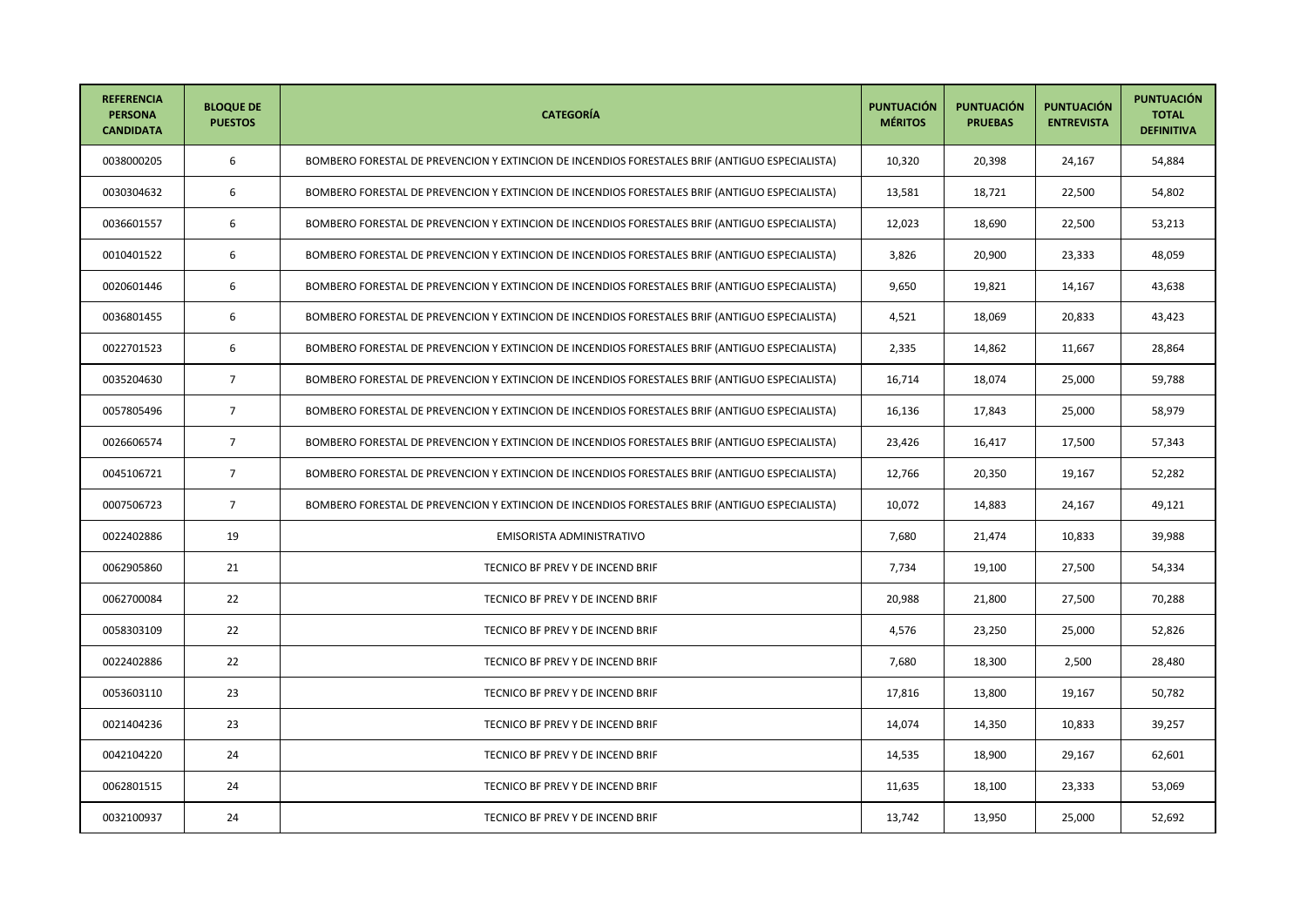| <b>REFERENCIA</b><br><b>PERSONA</b><br><b>CANDIDATA</b> | <b>BLOQUE DE</b><br><b>PUESTOS</b> | <b>CATEGORÍA</b>                 | <b>PUNTUACIÓN</b><br><b>MÉRITOS</b> | <b>PUNTUACIÓN</b><br><b>PRUEBAS</b> | <b>PUNTUACIÓN</b><br><b>ENTREVISTA</b> | <b>PUNTUACIÓN</b><br><b>TOTAL</b><br><b>DEFINITIVA</b> |
|---------------------------------------------------------|------------------------------------|----------------------------------|-------------------------------------|-------------------------------------|----------------------------------------|--------------------------------------------------------|
| 0041306424                                              | 24                                 | TECNICO BF PREV Y DE INCEND BRIF | 4,471                               | 19,450                              | 25,000                                 | 48,921                                                 |
| 0051900197                                              | 24                                 | TECNICO BF PREV Y DE INCEND BRIF | 12,029                              | 20,600                              | 7,500                                  | 40,129                                                 |
| 0025401555                                              | 24                                 | TECNICO BF PREV Y DE INCEND BRIF | 10,834                              | 16,300                              | 8,333                                  | 35,467                                                 |
| 0012806438                                              | 24                                 | TECNICO BF PREV Y DE INCEND BRIF | 7,502                               | 11,800                              | 8,333                                  | 27,636                                                 |
| 0042604916                                              | 25                                 | <b>GUIA</b>                      | 4,312                               | 21,524                              | 23,333                                 | 49,170                                                 |
| 0035403940                                              | 25                                 | GUIA                             | 2,884                               | 20,750                              | 20,833                                 | 44,467                                                 |
| 0055800819                                              | 25                                 | GUIA                             | 0,000                               | 13,586                              | 21,667                                 | 35,253                                                 |
| 0031802534                                              | 26                                 | GUIA                             | 11,999                              | 17,498                              | 29,167                                 | 58,664                                                 |
| 0032400899                                              | 26                                 | GUIA                             | 8,094                               | 18,124                              | 27,500                                 | 53,718                                                 |
| 0044703543                                              | 26                                 | <b>GUIA</b>                      | 1,120                               | 21,450                              | 27,500                                 | 50,070                                                 |
| 0030105143                                              | 29                                 | GUIA                             | 5,870                               | 20,700                              |                                        | 26,570                                                 |
| 0035403940                                              | 29                                 | <b>GUIA</b>                      | 5,768                               | 20,750                              |                                        | 26,518                                                 |
| 0006102412                                              | 29                                 | GUIA                             | 5,172                               | 14,693                              |                                        | 19,865                                                 |
| 0003302092                                              | 31                                 | <b>GUIA</b>                      | 20,152                              | 20,198                              | 27,500                                 | 67,850                                                 |
| 0035403940                                              | 31                                 | GUIA                             | 5,768                               | 20,750                              |                                        | 26,518                                                 |
| 0011608857                                              | 31                                 | GUIA                             | 2,410                               | 20,448                              |                                        | 22,858                                                 |
| 0030105143                                              | 31                                 | GUIA                             | 0,000                               | 20,700                              |                                        | 20,700                                                 |
| 0018303797                                              | 31                                 | GUIA                             | 5,208                               | 13,610                              |                                        | 18,818                                                 |
| 0003603840                                              | 31                                 | GUIA                             | 0,000                               | 12,857                              |                                        | 12,857                                                 |
| 0044105506                                              | 34                                 | VIGILANTE                        | 3,140                               | 19,919                              | 15,833                                 | 38,892                                                 |
| 0042604916                                              | 34                                 | VIGILANTE                        | 4,312                               | 20,724                              | 13,333                                 | 38,370                                                 |
| 0043905505                                              | 35                                 | VIGILANTE                        | 11,118                              | 21,274                              | 22,500                                 | 54,892                                                 |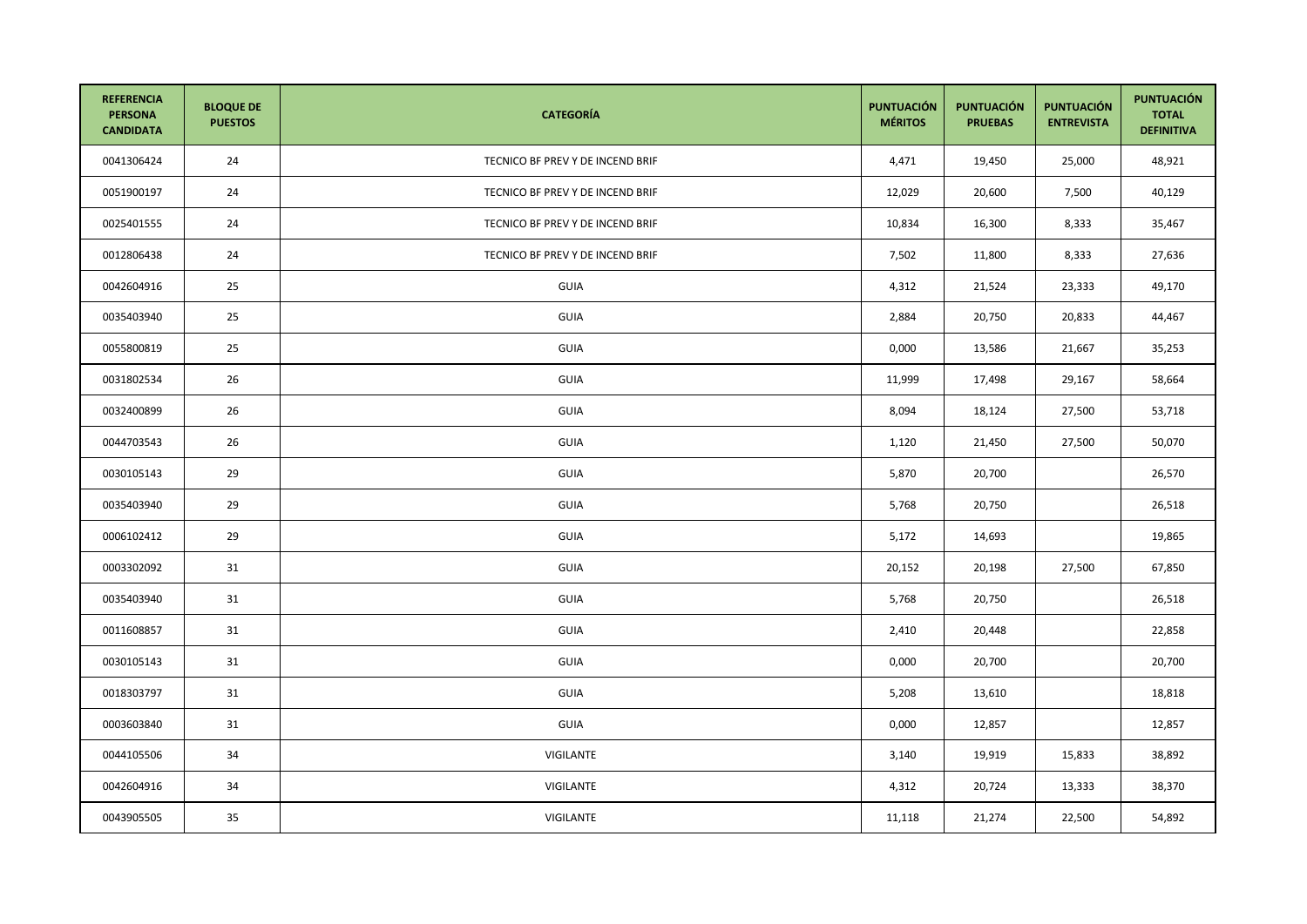| <b>REFERENCIA</b><br><b>PERSONA</b><br><b>CANDIDATA</b> | <b>BLOQUE DE</b><br><b>PUESTOS</b> | <b>CATEGORÍA</b>   | <b>PUNTUACIÓN</b><br><b>MÉRITOS</b> | <b>PUNTUACIÓN</b><br><b>PRUEBAS</b> | <b>PUNTUACIÓN</b><br><b>ENTREVISTA</b> | <b>PUNTUACIÓN</b><br><b>TOTAL</b><br><b>DEFINITIVA</b> |
|---------------------------------------------------------|------------------------------------|--------------------|-------------------------------------|-------------------------------------|----------------------------------------|--------------------------------------------------------|
| 0046809444                                              | 35                                 | VIGILANTE          | 10,339                              | 18,195                              | 24,167                                 | 52,701                                                 |
| 0044209447                                              | 35                                 | VIGILANTE          | 5,269                               | 20,924                              | 23,333                                 | 49,527                                                 |
| 0036402026                                              | 35                                 | VIGILANTE          | 5,561                               | 17,040                              | 25,000                                 | 47,601                                                 |
| 0045705506                                              | 35                                 | VIGILANTE          | 5,160                               | 19,598                              | 22,500                                 | 47,258                                                 |
| 0012101698                                              | 35                                 | VIGILANTE          | 0,958                               | 16,214                              | 18,333                                 | 35,506                                                 |
| 0047506253                                              | 37                                 | VIGILANTE          | 5,969                               | 21,524                              | 12,500                                 | 39,993                                                 |
| 0014509034                                              | 37                                 | VIGILANTE          | 4,928                               | 14,112                              |                                        | 19,040                                                 |
| 0034205668                                              | 39                                 | PEON               | 25,297                              | 18,019                              | 26,667                                 | 69,982                                                 |
| 0061005632                                              | 39                                 | <b>PEON</b>        | 17,925                              | 12,500                              | 12,500                                 | 42,925                                                 |
| 0062105704                                              | 39                                 | PEON               | 1,625                               | 21,400                              |                                        | 23,025                                                 |
| 0034505662                                              | 39                                 | PEON               | 3,806                               | 14,717                              |                                        | 18,523                                                 |
| 0054000574                                              | 39                                 | PEON               | 5,878                               | 11,629                              |                                        | 17,507                                                 |
| 0046308672                                              | 41                                 | OFICIAL DE OFICIOS | 22,729                              | 12,050                              | 5,833                                  | 40,612                                                 |
| 0061908627                                              | 42                                 | OFICIAL DE OFICIOS | 7,542                               | 17,619                              | 30,000                                 | 55,161                                                 |
| 0060908605                                              | 42                                 | OFICIAL DE OFICIOS | 0,000                               | 13,179                              |                                        | 13,179                                                 |
| 0039104054                                              | 42                                 | OFICIAL DE OFICIOS | 0,000                               | 12,733                              |                                        | 12,733                                                 |
| 0036005723                                              | 44                                 | PEON               | 9,382                               | 12,855                              | 25,833                                 | 48,071                                                 |
| 0050505638                                              | 44                                 | PEON               | 9,644                               | 16,164                              | 21,667                                 | 47,475                                                 |
| 0056505711                                              | 44                                 | <b>PEON</b>        | 7,131                               | 17,545                              | 19,167                                 | 43,843                                                 |
| 0048805718                                              | 44                                 | PEON               | 8,591                               | 14,986                              | 15,000                                 | 38,577                                                 |
| 0035705705                                              | 44                                 | PEON               | 2,653                               | 18,843                              | 15,000                                 | 36,496                                                 |
| 0062105704                                              | 45                                 | PEON               | 4,332                               | 21,400                              | 15,000                                 | 40,732                                                 |